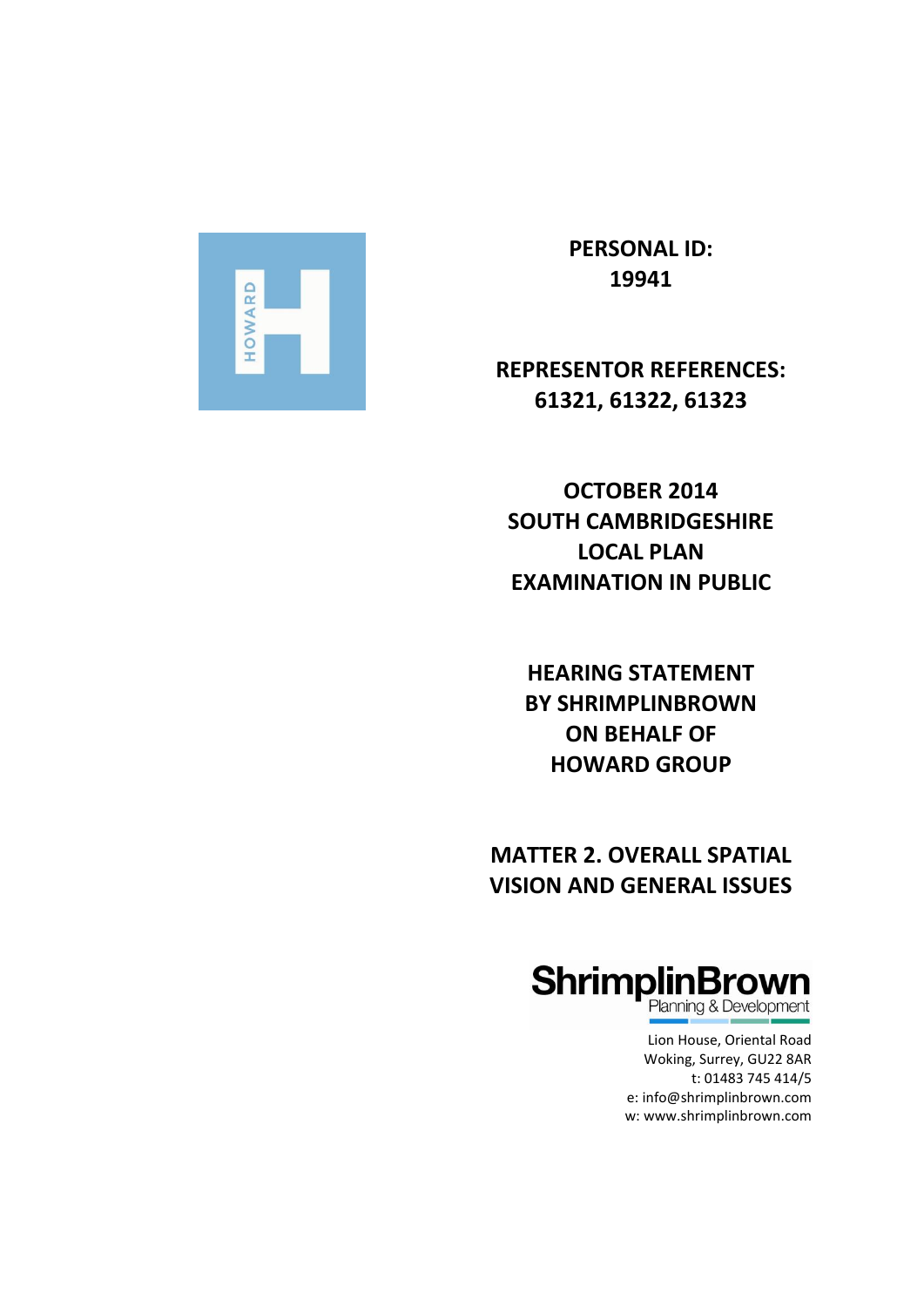1. This Hearing Statement has been produced by ShrimplinBrown on behalf of Howard Group.

**ShrimplinBrd** 

**a. Is the overarching development strategy, expressed as the preferred sequential approach for new development, soundly based and will it deliver sustainable development in accordance with the policies of the National Planning Policy Framework?**

2. We consider that the overarching development strategy risks being undermined by, firstly, the Local Plan's failure to accurately record the NPPF's presumption in favour of sustainable development and, secondly, its failure to encourage existing development to become more sustainable.

# Accurate recording of the NPPF's presumption in favour of sustainable development

- 3. The importance of timely decisions is highlighted as a central element of the NPPF's presumption in favour of sustainable development. It makes clear that "Policies in Local Plans should follow the approach of the presumption in favour of sustainable development so that it is clear that development which is sustainable can be approved without delay" (paragraph 15). This should be specifically referenced in Policy S/3.
- 4. Policy S/3 does not accurately reflect the advice in paragraph 14 of the NPPF. It quotes directly from paragraph 14 of the NPPF but, without providing justification, adds additional caveats, as listed below:
	- The Policy refers to "material considerations indicate otherwise" which is not part of the test in the NPPF.
	- The Policy suggests that the two tests in the NPPF will be "[taken] into account", suggesting that there importance will be downplayed.
- 5. These additions risk watering down the very clear guidance in the NPPF and undermining its central objective of encouraging sustainable development. The policy therefore fails the tests of Soundness as it is not positively prepared and not consistent with national policy.
- 6. Amend policy accordingly (additions highlighted in bold, deletions struck through):

Policy S/3: Presumption in Favour of Sustainable Development:

1. When considering development proposals the Council will take a positive approach that reflects the presumption in favour of sustainable development contained in the National Planning Policy Framework. It will always work proactively with applicants jointly to find solutions which mean that proposals that accord with the Local Plan and Neighbourhood Plans can be approved **without delay** wherever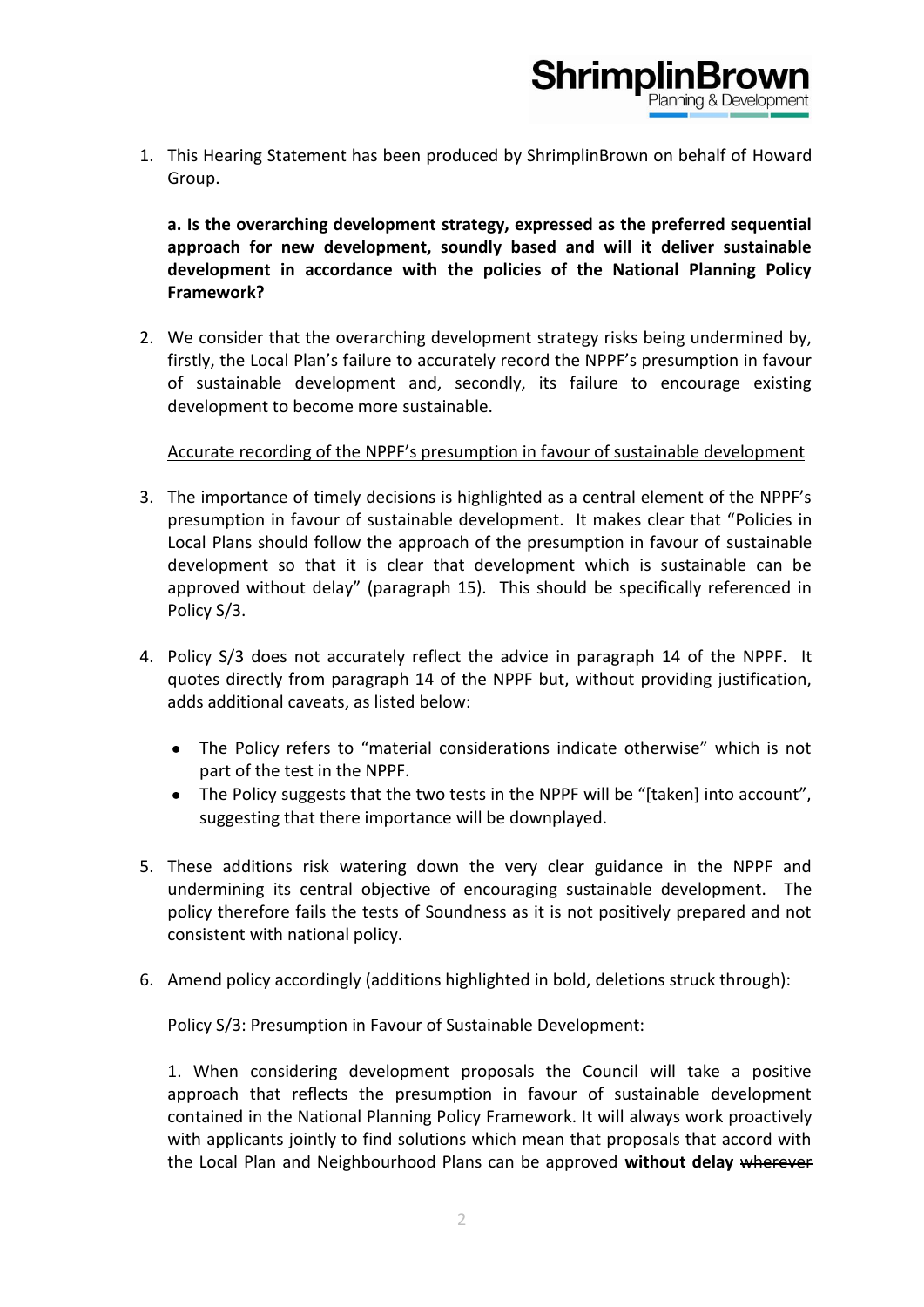possible, and to secure development that improves the economic, social and environmental conditions in the area unless material considerations indicate otherwise.

**ShrimplinBr** 

2. Where there are no policies relevant to the application or relevant policies are out of date at the time of making the decision then the Council will grant permission unless material considerations indicate otherwise – taking into account whether:

- a. Any adverse impacts of granting permission would significantly and demonstrably outweigh the benefits, when assessed against the policies in the National Planning Policy Framework taken as a whole; or
- b. Specific policies in that Framework indicate that development should be restricted.

Fails to encourage existing development to be more sustainable

- 7. The introduction to the NPPF makes clear that "Pursuing sustainable development involves seeking positive improvements in the quality of the built, natural and historic environment, as well as in people's quality of life, including (but not limited to):
	- making it easier for jobs to be created in cities, towns and villages;  $\bullet$
	- moving from a net loss of bio-diversity to achieving net gains for nature;
	- replacing poor design with better design;
	- improving the conditions in which people live, work, travel and take leisure; and  $\bullet$
	- widening the choice of high quality homes" (paragraph 9).  $\bullet$
- 8. Sustainable development is therefore not limited to ensuring that new development is sustainable, but also includes a desire to ensure that existing communities are more sustainable.
- 9. The "Objectives" of the Local Plan should therefore recognise the need to ensure that existing development, as well as new development, has access to appropriate facilities in order to ensure that sustainable communities are created. Without this the Local Plan fails the tests of Soundness as it is not positively prepared and not consistent with national policy.
- 10. Amend policy accordingly (additional text highlighted in bold):

Policy S/2(e): Objectives of the Local Plan:

e. To ensure that all **existing and** new development provides or has access to a range of services and facilities that support healthy lifestyles and wellbeing for everyone, including shops, schools, doctors, community buildings, cultural facilities, local open space, and green infrastructure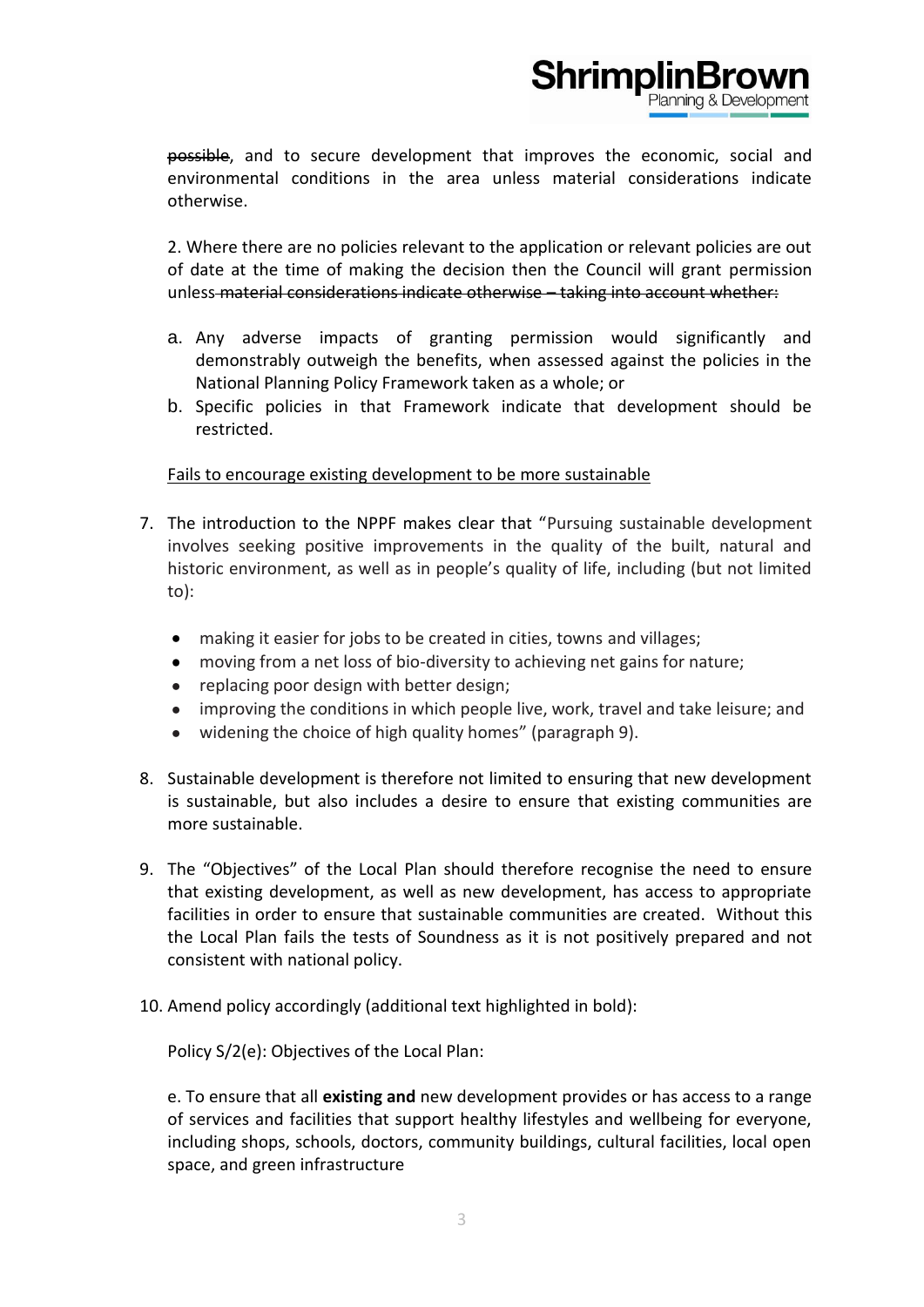

Paragraph 2.27:

"The National Planning Policy Framework (NPPF) states that the purpose of planning is to help achieve sustainable development, and the NPPF has at its heart a presumption in favour of sustainable development, which it says should be seen as a golden thread running through both plan making and decision taking. For South Cambridgeshire, sustainable development means supporting the economic success of the Cambridge area, maintaining the setting of Cambridge as a compact historic city, and providing for development needs in a way that **improves the sustainability**  of existing settlements whilst maintaining maintains the high quality of life enjoyed by residents that makes it such an attractive place to live, work and study, and locates new homes close to services and employment or on high quality public transport routes. The Local Plan has a number of chapters covering the full range of planning policy issues, which together contribute to the achievement of the three dimensions of sustainability: an economic role, a social role and an environmental role".

# **b. Is it clear what other strategic options were considered and why they were dismissed?**

No comment

# **c. Are the Plans founded on a robust and credible evidence base?**

- 11. We are concerned that the Councils' Joint Retail Study (2008) contains some fundamental flaws which have led it to underestimate current and future retail needs. We have addressed this in our Hearing Statement for Matter 4: Employment and Retail, which is repeated below.
- 12. Our concerns with the Councils' Joint Retail Study (2008) are as follows:
	- Out of date and not in accordance with the Local Plan's timeframe to 2031;
	- Mismatch in population information between Retail Study and Local Plans;
	- Existing overtrading ignored; and
	- Identified needs met?  $\bullet$
- 13. We deal with each of these issues in turn below.

# Out of date and not in accordance with the Local Plan's timeframe to 2031

14. The Councils' Joint Retail Study (2008) was produced in October 2008, six years before the Local Plan Examination is taking place. The data that informed the Retail Study is even older. This is a fundamental flaw as key inputs will all have changed. These include expenditure per person (both current expenditure and expected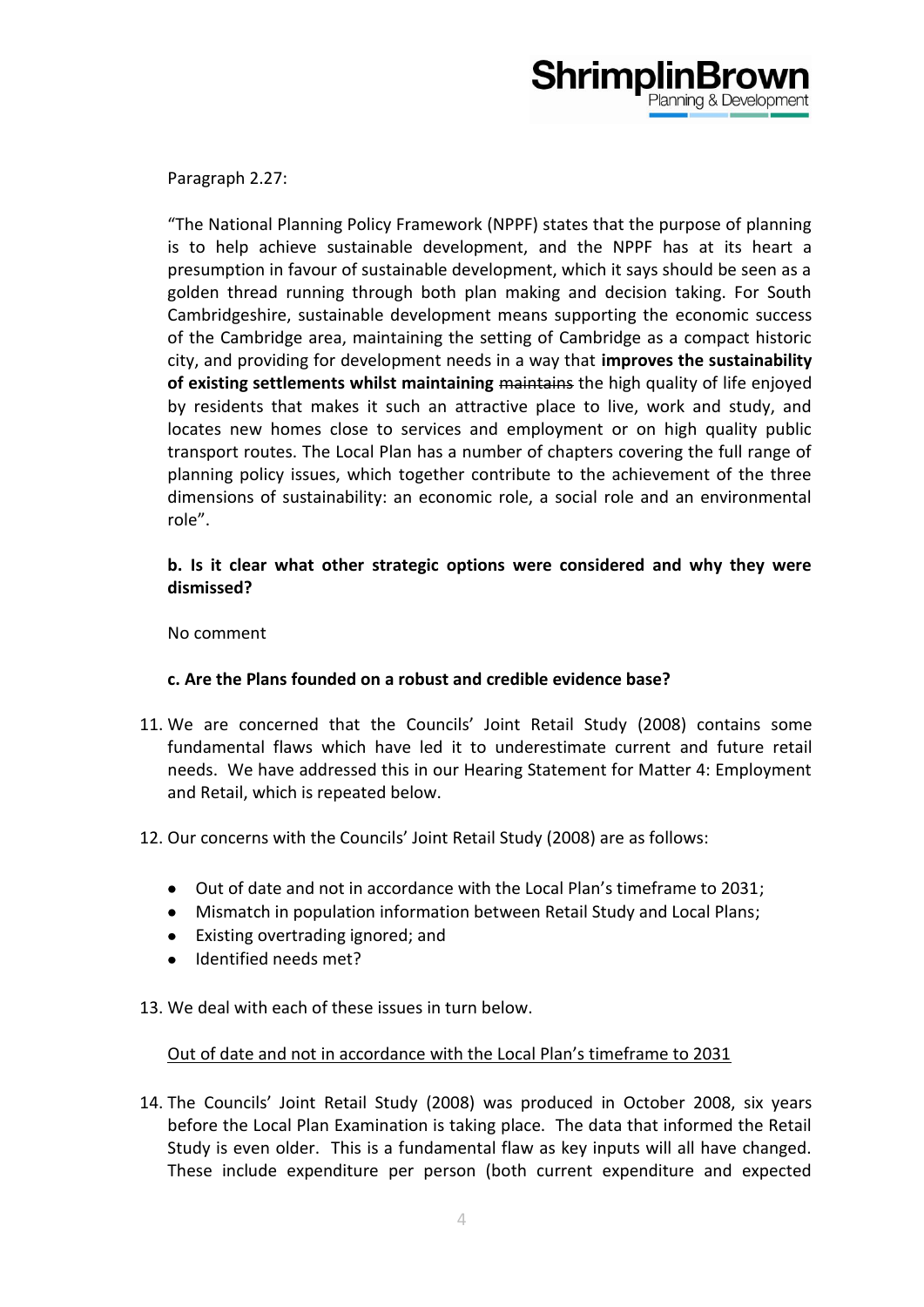growth rates), special forms of trading, company average turnovers. Importantly, the latest data on population growth and housing, which have been informed by the latest census data, will not have been included despite this data informing the Local Plan's strategies.

**ShrimplinBr** 

- 15. Retail is a particularly dynamic sector of the economy and has been affected by the global recession and changes in peoples' shopping habits. There has, for example, been significant growth in smaller convenience stores and deep discounters (who themselves have evolved and changed). The retail offer in competing centres, as well as within the survey area itself, will have changed since the Retail Study was published. The answers to the retail survey questionnaire which underpins the Retail Study may therefore have changed significantly. For example, the Joint Retail Study (2008) assumes a 75%/25% split between main and top-up food shopping (paragraph 10.5), whilst the Cambridge City Update (2013) assumes a 70%/30% split between main and top-up food shopping (paragraph 7.7). This demonstrates how important it is that the evidence upon which the Council are basing their decisions on retail matters is also up to date.
- 16. As Section 2 of the Retail Study explains, it is based on PPS6 and the East of England Regional Plan. Both of these have since been revoked.
- 17. The Retail Study also pre-dates the NPPF and the new approaches that has introduced towards meeting objectively assessed housing needs, which has had a fundamental impact on the way LPAs calculate their housing target and, as a result, other development needs.
- 18. The fact that the Retail Study is outdated is demonstrated by the fact that it covers the thirteen year period 2008-2021, which we will be over halfway through by the time the Local Plan is adopted. The Local Plan timeframe, in contrast, extends to 2031, well beyond the timeframe of the Retail Study.
- 19. The Introduction to the Retail Study clearly warns that "we advise that forecasts beyond a five-year period should be interpreted with caution. We therefore recommend that the assessments be monitored and updated to take account of changes in retail and property market trends, as well as revised spend and population growth projections" (paragraph 1.3). By its own admission, therefore, the Retail Study has been out of date since 2013 and needs to be updated.
- 20. This warning is repeated in the conclusion to the Retail Study's assessment of convenience goods: "It is important to note that capacity forecasts become increasingly open to margins of error over time and should be updated over the LDF period" (paragraph 10.30).
- 21. The final conclusion of the Retail Study is that "The majority of capacity we have identified is arising towards the end of the LDF period and we therefore suggest that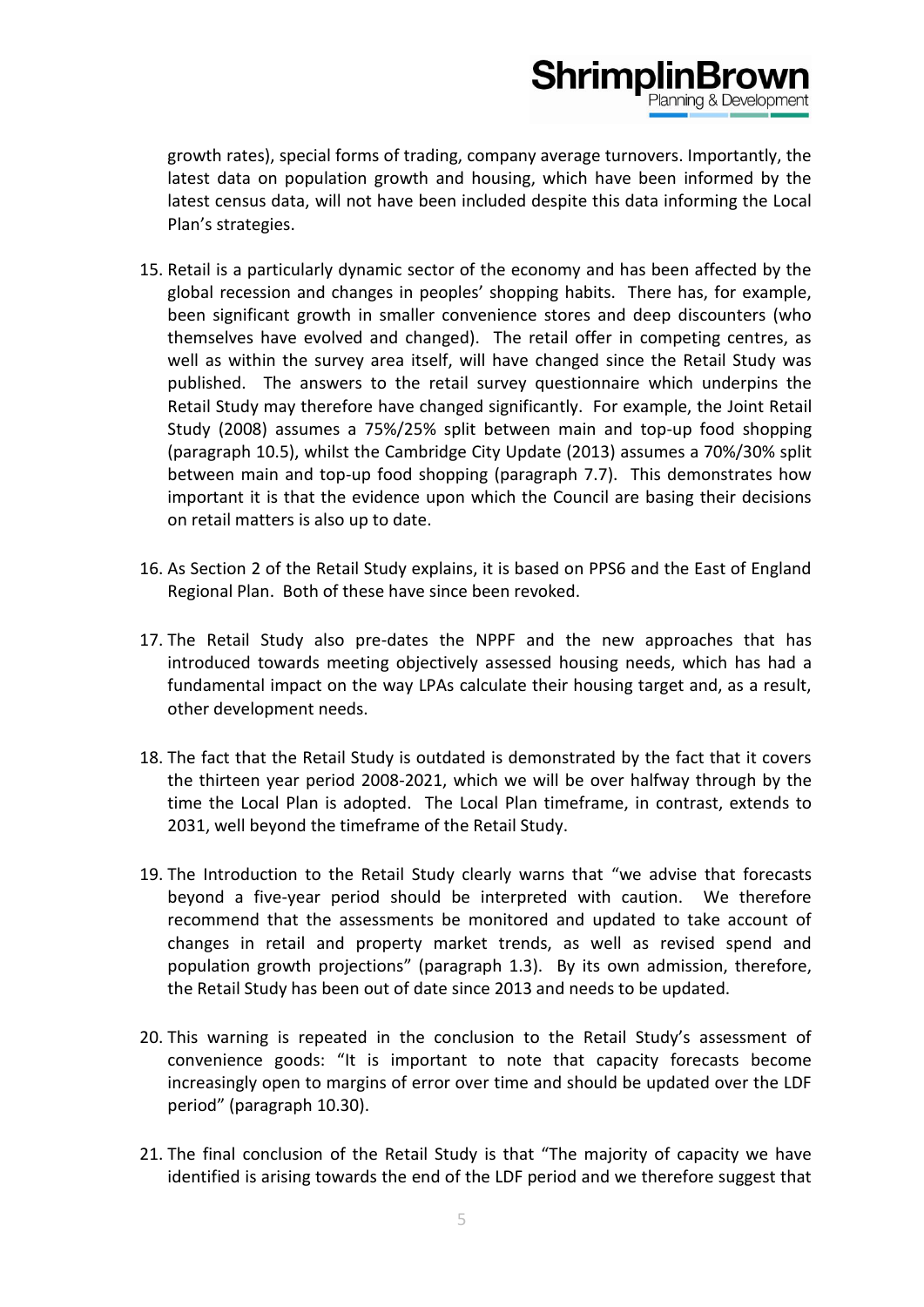

the forecasts are updated and reviewed on a regular basis to re-examine the capacity" (paragraph 12.15).

- 22. The fact that the Retail Study is out of date is witnessed by the fact that Cambridge City Council felt it necessary to commission an update, dated May 2013. The Introduction to the Cambridge City Update explains that "The purpose of this report is to provide a sound and robust evidence base to inform the strategic options and development management policies set out within the City's emerging Local Plan which will cover the period up to 2031" (paragraph 1.1). This included a new household survey. This suggests that the original Retail Study was not considered Sound.
- 23. The Joint Retail Topic Paper explains the objectives of the Cambridge City Update (2013e. These are equally applicable to South Cambridgeshire:
	- "Establish the extent to which the current retail and leisure provision in the city satisfies the level and nature of consumer demand within its catchment;
	- "Estimate the scale and nature of changes in this position that may arise in the  $\bullet$ light of potential increases in population, and forecast changes in retail and leisure expenditure;
	- "Identify the scale and nature of additional retail provision that may be  $\bullet$ appropriate in the city to the period 2031 and intervening five year periods;
	- "Assess the scope for new retail development and the potential to accommodate this within the city; and
	- "Advise on the appropriateness of the existing hierarchy of centres, shopping frontages and the need for specific development management policies."

# Mismatch in population information between Retail Study and Local Plans

- 24. The fact that the Retail Study is out of date is demonstrated in the very first assessment table which calculates the catchment area's population. The Retail Study's population calculations are based on the 2001 Census (paragraph 10.9). This information has been superseded by the 2011 census.
- 25. The Retail Study's population calculations are also based on future housing allocations taken from the East of England Plan. As recent case law has made clear, housing projections based on old regional plans do not meet the NPPF's requirement to meet the full, objectively assessed needs for market and affordable housing (paragraph 47).
- 26. The Local Plan is instead based on up to date information in the Cambridge Sub Region SHMA 2012 (April 2013) and the supporting 'Population, Housing and Employment Forecasts Technical Report' (April 2013).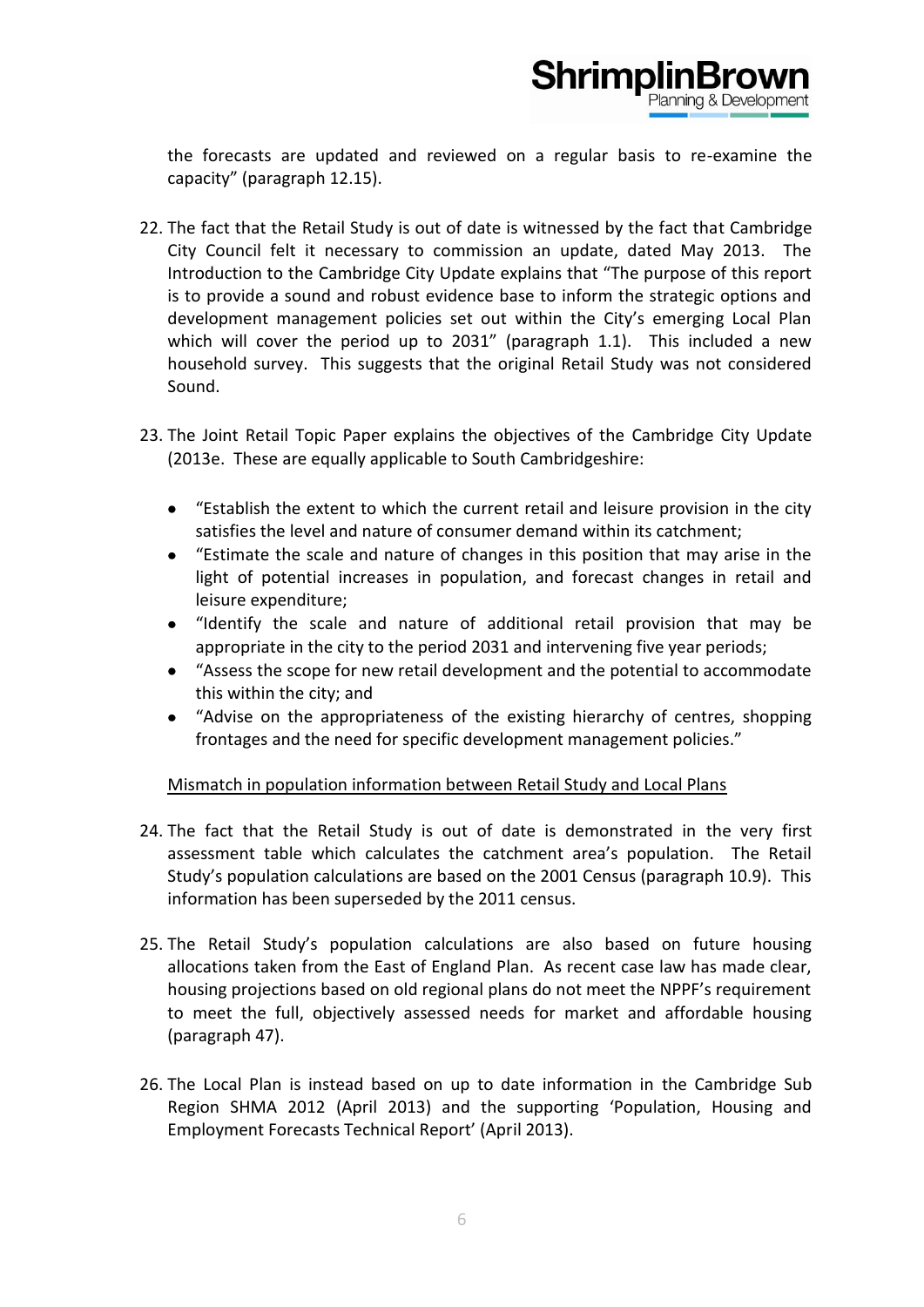# Shrimplin

# Existing overtrading ignored

**.** 

- 27. The Retail Study explains that in Cambridge City "The quantitative analysis indicates that the convenience stores in Cambridge are performing well… Nearly all of the national multiples in the district and local centres are performing at above average levels and several of the stores are trading extremely well" (paragraph 12.5). The picture is similar in South Cambridgeshire where "most of the convenience stores in the rural centres are performing well. Similarly all the out of centre convenience superstores are performing at above average levels" (paragraph 12.6).
- 28. The Retail Study highlights that in Cambridge "The household telephone survey identified the use of four out of centre foodstores in Cambridge city local authority area which collectively turnover over £123m, compared to a company average of £132m [7% overtrading<sup>1</sup>]. Waitrose at Trumpington is performing very strongly with a turnover of £43.7m compared to a company average £31m [41% overtrading], this reflects Cambridge's affluent catchment, its high-end offer and the fact that this is the only Waitrose store in the Cambridge urban area. Sainsbury's at Coldham Lane is also performing strongly with a turnover of £39.1m compared to the company average of £29m [35% overtrading]" (paragraph 10.23).
- 29. The picture is similar for South Cambridgeshire: "There are three out of centre foodstores in South Cambridgeshire, all of which are operated by Tesco. The results of the household telephone survey reveal that the Tesco store at Milton is performing very well with a turnover of approximately £45.7m compared to the company average of £29m [58% overtrading]. The other two Tesco stores, at Bar Hill and Yarrow Road are performing at average levels according to the survey results. In reality, the Bar Hill store may be performing better but this has not been identified by the survey as it focuses on main food shopping and may not have picked up less frequent but higher spend shopping trips" (paragraph 10.29).
- 30. Overtrading of stores raises problems in terms of the acceptability of the shopping environment for customers, items being out of stock, traffic congestion etc. These are likely to be exacerbated in an area where the vast majority of stores over a large area are overtrading.
- 31. Despite this acknowledged overtrading, and the problems it can cause, it is completely ignored in the Retail Study which instead assumes that existing stores will be trading in equilibrium in the base year (Appendix 5, Tables 18-20). Ignoring the overtrading of existing stores fundamentally distorts the results of the Study. The same approach is taken in the Cambridge City Retail Study Update (Appendix 2, Table 12).

 $1$  The total overtrading of the stores is depressed because of the Asda at the Beehive Centre undertrading, which the Retail Study suggests is exaggerated: "It is likely that the Household Telephone Interview Survey has under estimated the turnover of the Asda, Beehive Centre."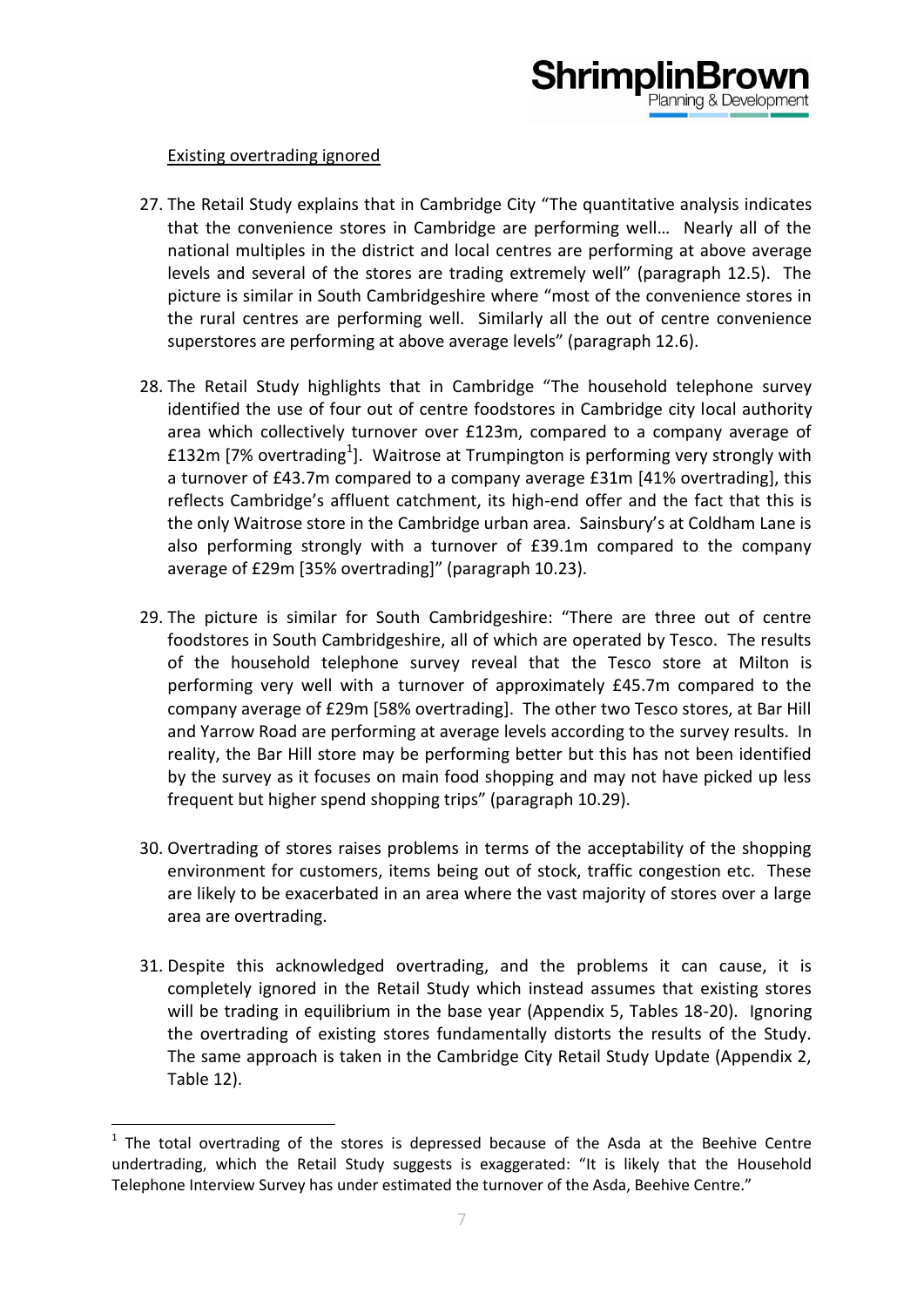32. Moreover, the final conclusion draws the results for Cambridge City and South Cambridgeshire together (Table 20) which hides the more pronounced overtrading of existing stores in South Cambridgeshire. Stores in South Cambridgeshire are on average overtrading by 11.5% in the base year (base year average trading density of £12,977/m² versus £11,640/m² in subsequent years) (Table 19).

**ShrimplinBr** 

### Market share remains constant

- 33. The opening paragraph of the section in the NPPF dealing with retail matters makes clear that "Planning policies should be positive, promote competitive town centre environments and set out policies for the management and growth of centres over the plan period" (paragraph 23). This includes trying to "promote competitive town centres that provide customer choice and a diverse retail offer and which reflect the individuality of town centres" (paragraph 23).
- 34. The Retail Study, however, fails to plan positively and instead assumes that settlements will simply maintain their existing market share. Unsustainable settlements, or those lacking in facilities, will therefore remain unsustainable.

### Identified needs met?

- 35. Even ignoring the overtrading that is occurring in the base year, the Retail Study still identifies a need for significant amounts of additional convenience goods floorspace of 4,130 $m<sup>2</sup>$  net in 2011, increasing to 8,359 $m<sup>2</sup>$  net by 2016 and 11,216 $m<sup>2</sup>$  net by 2021. It indicates that "this capacity could however be absorbed by convenience goods development in the pipeline" (paragraph 12.7). However, there is no update as to whether the development which is intended to absorb this floorspace has been provided.
- 36. Moreover, additional floorspace provided in Cambourne or Northstowe will meet the needs of those new developments. Similarly, additional floorspace in Cambourne or at the Station Fringe Area will not meet needs in areas elsewhere created by existing deficiencies and future growth in expenditure.

#### Conclusion

- 37. The Local Plan therefore fails the tests of Soundness as it is not based on an up to date evidence base.
- 38. Paragraph 8.73 of the Local Plan should be amended as follows to reflect the need to update the Retail Study (additional text highlighted in bold):

"In order to explore future needs for retail development, Cambridge City Council and South Cambridgeshire District Council commissioned the